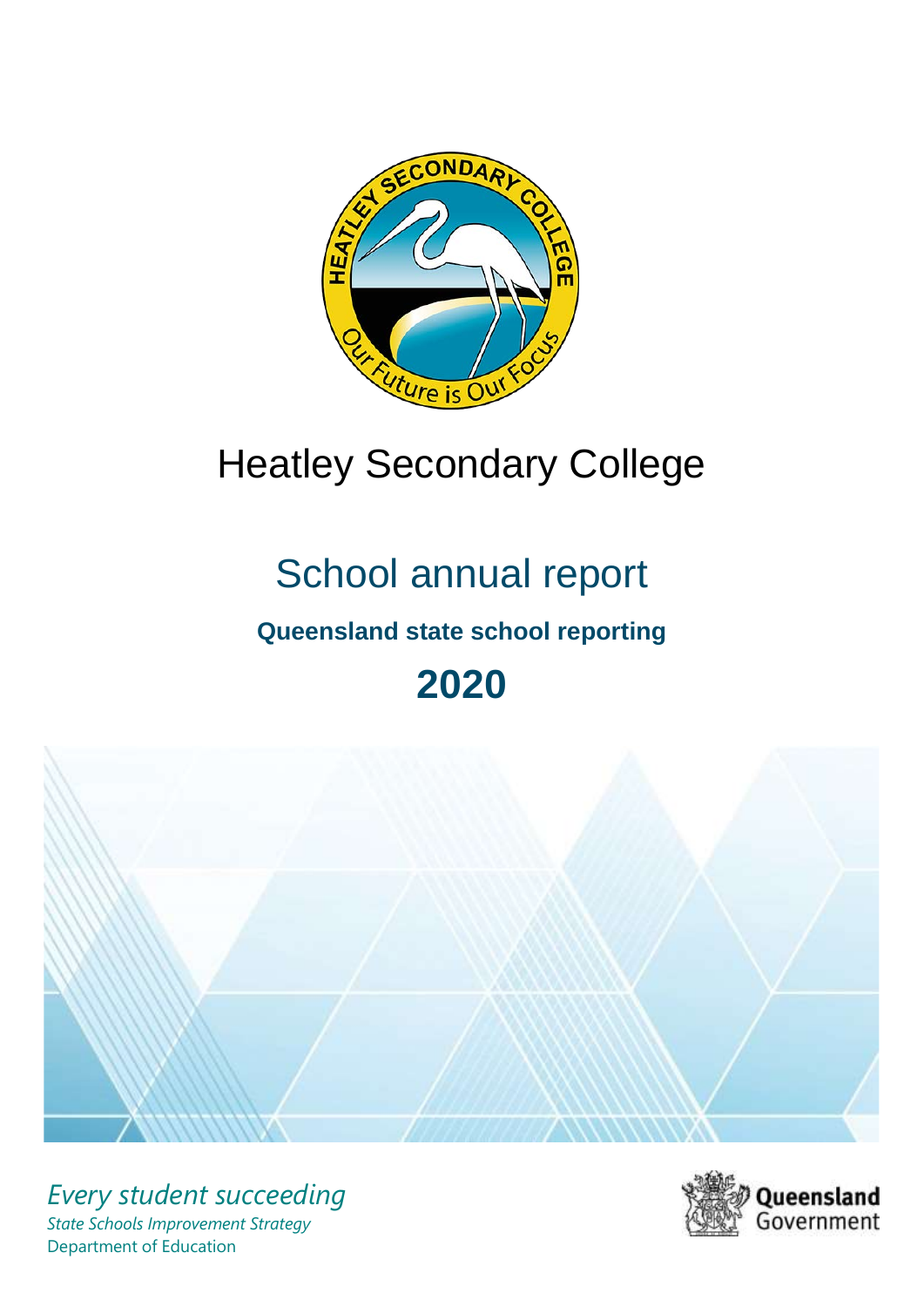**OFFICIAL – Public** Published as information source only. Public information used to create this report may not appear in this format in the public domain Please refer to disclaimer information.

#### **Contact details**

| <b>Postal Address</b> | PO Box 64 Aitkenvale 4814     |
|-----------------------|-------------------------------|
| <b>Phone</b>          | (07) 4726 8333                |
| Fax                   | (07) 4726 8300                |
| Email                 | principal@heatleysc.eq.edu.au |
| Website               | https://heatleysc.eq.edu.au   |

#### **Disclaimer**

The materials presented in this report are distributed by the Department of Education (the department) as an information source only. The information and data in this report is subject to change without notice.

The department makes no statements, representations, or warranties about the accuracy or completeness of, and you should not rely on, any information contained in this report.

The department disclaim all responsibility and all liability (including without limitation, liability in negligence) for all expenses, losses, damages and costs you might incur as a<br>result of the information in this report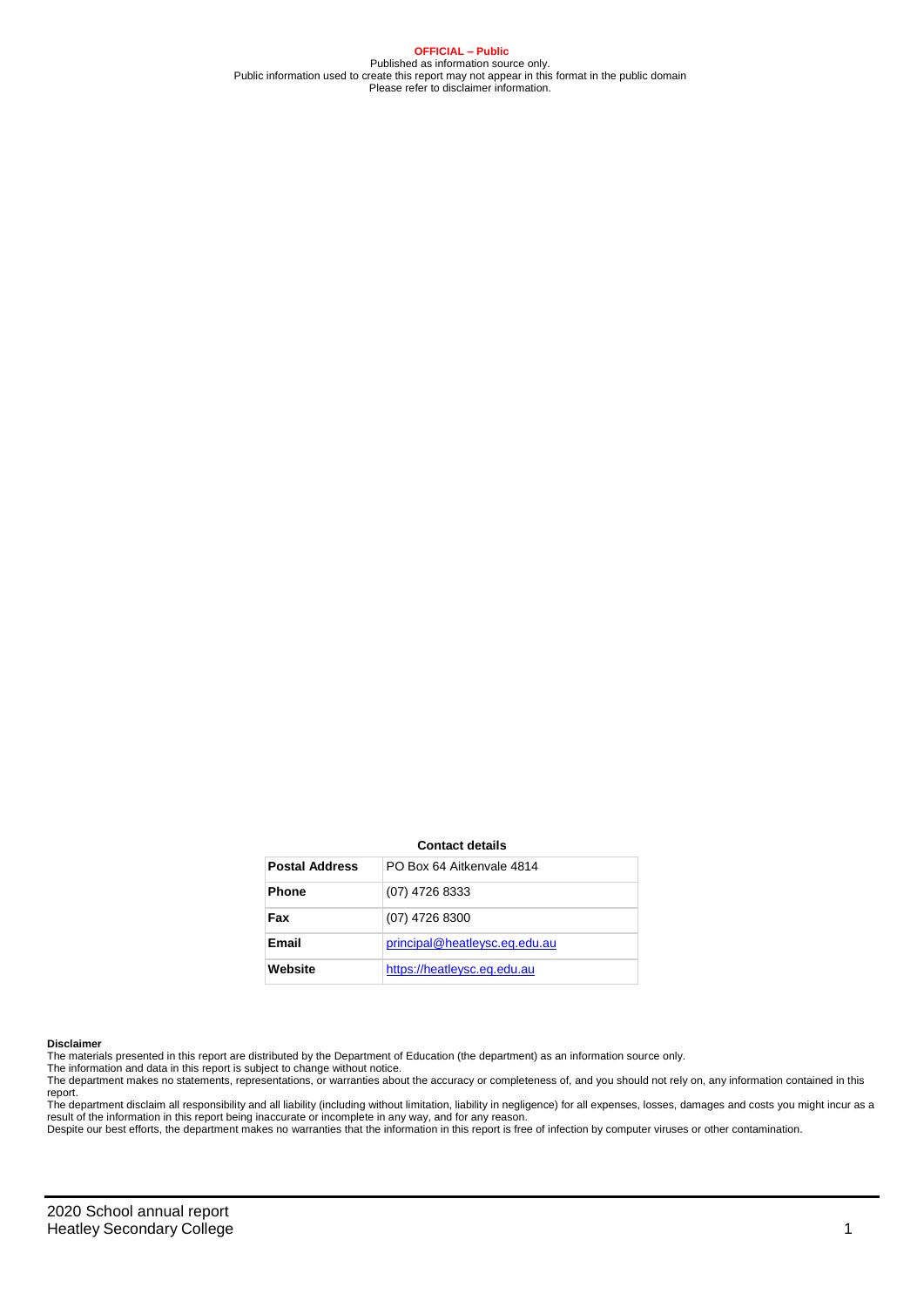

## *At Heatley Secondary College Our Future is Our Focus*



We provide a safe, welcoming and inclusive environment that empowers students to excel as the leaders of tomorrow. We develop a community of compassionate, resilient and proud learners that embrace diversity and are responsible and active global citizens.

At Heatley Secondary College we are committed to:

#### • **Heatley Proud Culture**

We are proud of our achievements, our contribution to the community, and celebrate our diversity.

#### **• Belonging**

We nurture the social, emotional, intellectual and physical wellbeing of all to ensure a deep connection to, and care for, our community.

#### **• Learning**

Engaging and challenging learning experiences ensure our students are developing as independent and interdependent learners equipped with the organisational and 21st century skills for a successful future. We reflect on our past to shape our future.

#### **• Leadership**

We develop leadership potential and nurture the unique characteristics of every individual through both formal and informal leadership opportunities. We see leadership as an opportunity to serve the community and are inspired to be Heatley Proud Learners every day.

> *We learn. We lead. We are proud. We belong.*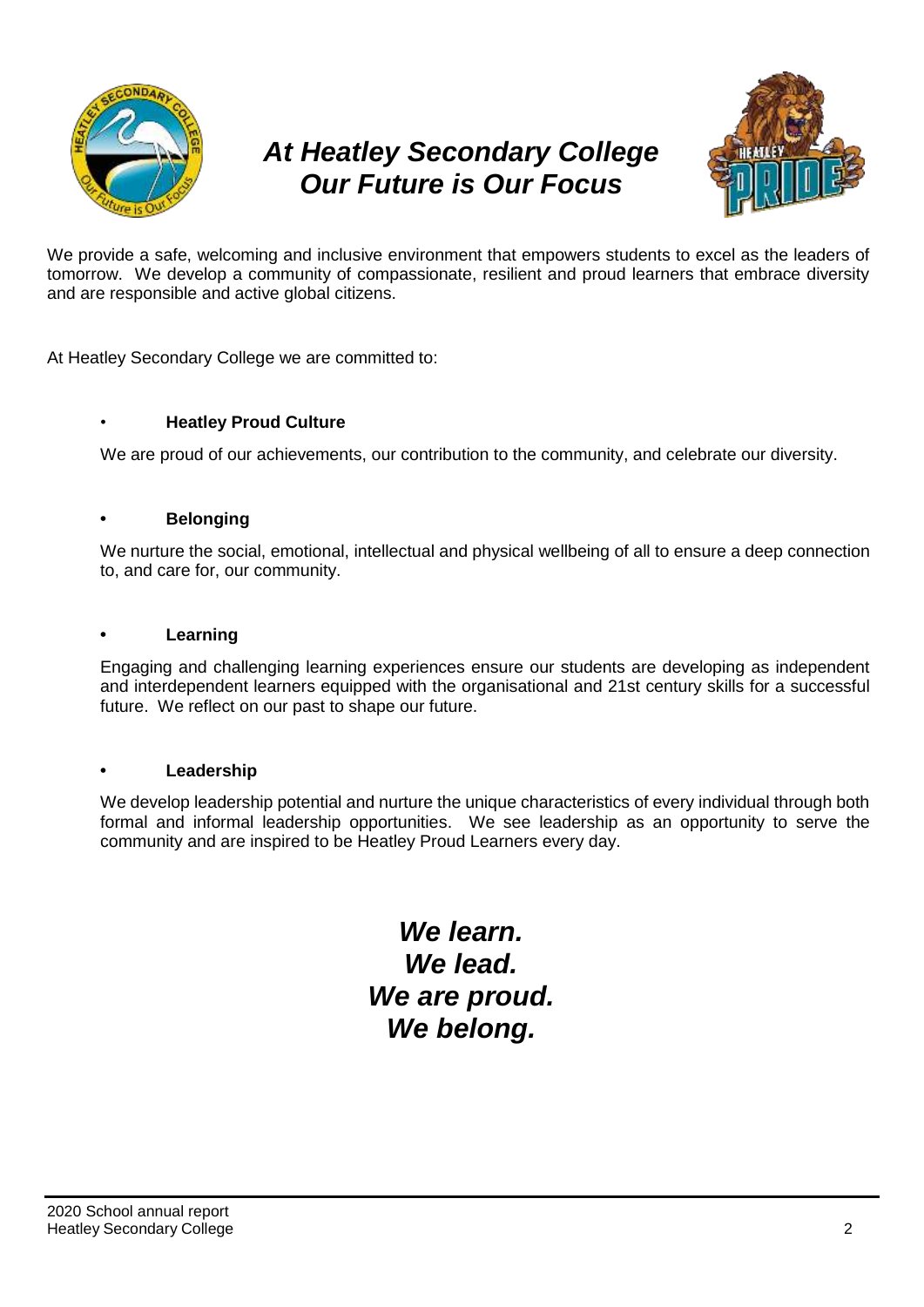| Coeducational or single sex | Coeducational                                                                                                                                                                           |  |  |  |
|-----------------------------|-----------------------------------------------------------------------------------------------------------------------------------------------------------------------------------------|--|--|--|
| Independent Public School   | No.                                                                                                                                                                                     |  |  |  |
| Year levels offered in 2020 | Year 7 – Year 12<br>Centre for Continuing Secondary Education (Year 10 - Year 12)                                                                                                       |  |  |  |
| Webpages                    | Additional information about Queensland state schools is located on the:<br>My School website<br>Queensland Government data website<br>Queensland Government schools directory website. |  |  |  |

## **Characteristics of the student body**

#### **Student enrolments**

#### **Table 1: Student enrolments by year level**

|                   |      | February |      |      |      |      |
|-------------------|------|----------|------|------|------|------|
| <b>Year Level</b> | 2018 | 2019     | 2020 | 2018 | 2019 | 2020 |
| Year <sub>7</sub> | 110  | 103      | 139  | 115  | 101  | 137  |
| Year <sub>8</sub> | 114  | 111      | 98   | 114  | 117  | 94   |
| Year 9            | 100  | 120      | 106  | 104  | 121  | 113  |
| Year 10           | 150  | 113      | 141  | 155  | 116  | 142  |
| Year 11           | 75   | 132      | 95   | 68   | 119  | 92   |
| Year 12           | 234  | 187      | 222  | 212  | 198  | 200  |
| <b>Total</b>      | 783  | 766      | 801  | 768  | 772  | 778  |

Notes

1. Student counts include headcount of all full- and part-time students at the school.

#### **Average class sizes**

#### **Table 2: Average class size information for each phase of schooling**

| <b>Year Levels</b> | 2018 | 2019 | 2020 |
|--------------------|------|------|------|
| Year 7 – Year 10   | 19   | 19   | 20   |
| Year 11 – Year 12  | 15   | 15   | 15   |

Notes

1. Classes are measured against the target of 25 students per teacher in Prep to Year 3 and Years 11 to 12, and target of 28 students per teacher in Years 4 to 10. Where composite classes exist across cohorts (e.g. Year 3/4) the class size targets would be the lower cohort target.

## **Social climate**

#### **Parent, student and staff satisfaction**

Tables 3–5 show selected items from the Parent/Caregiver, Student and Staff School Opinion Surveys. In response to the COVID-19 pandemic, the annual school opinion surveys of students, teachers and staff were not administered in 2020.

For state level information go to the *[School Opinion Survey](https://qed.qld.gov.au/publications/reports/statistics/schooling/schools/schoolopinionsurvey)* [webpage.](https://qed.qld.gov.au/publications/reports/statistics/schooling/schools/schoolopinionsurvey)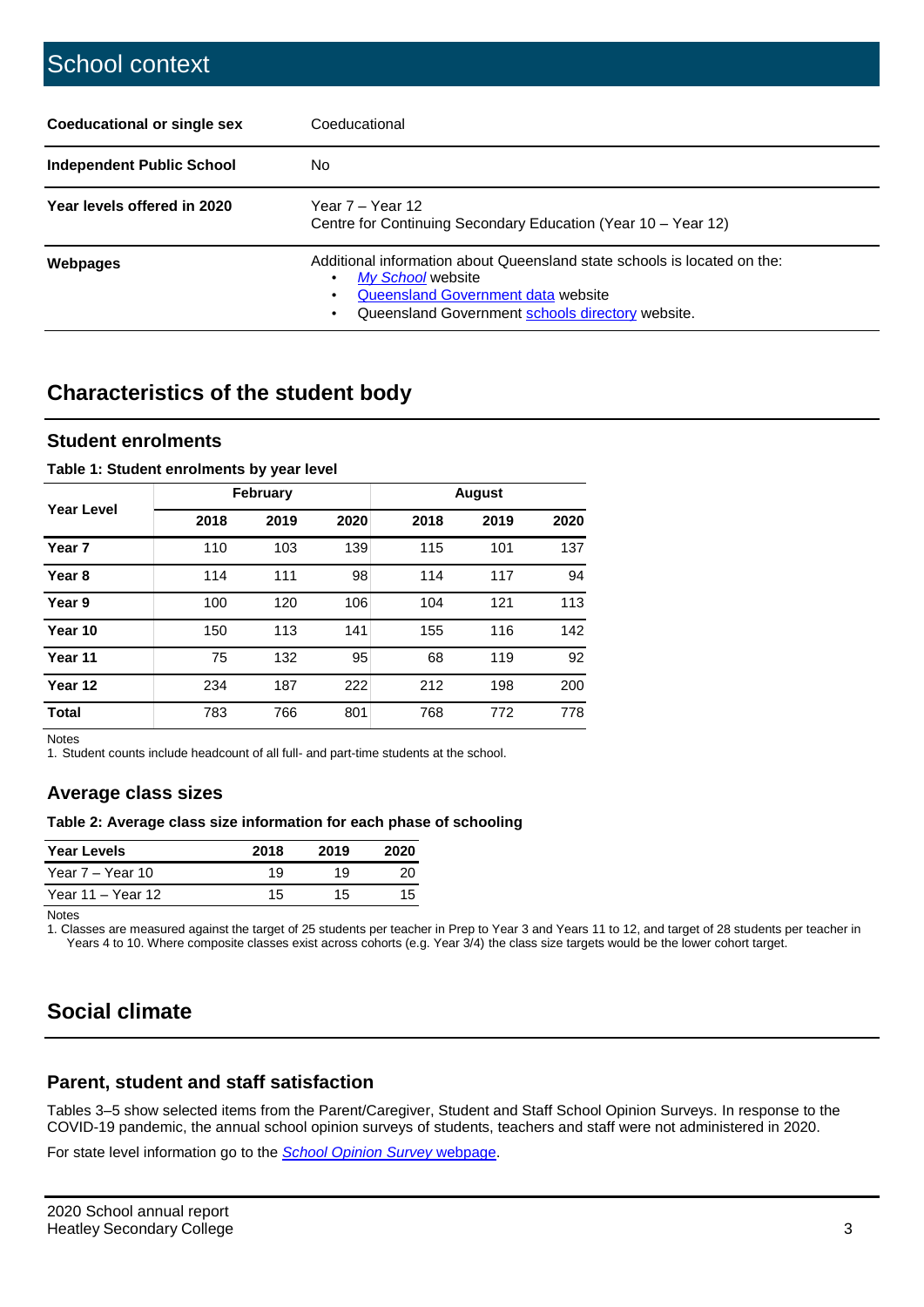#### **Table 3: Parent/Caregiver Survey**

| Percentage of parents/caregivers who agree <sup>1</sup> that:                                               | 2018   | 2019   | 2020 |
|-------------------------------------------------------------------------------------------------------------|--------|--------|------|
| My child is getting a good education at this school.                                                        | 88.2%  | 95.2%  |      |
| This is a good school.                                                                                      | 94.1%  | 96.8%  |      |
| My child likes being at this school. <sup>2</sup>                                                           | 94.1%  | 93.5%  |      |
| My child feels safe at this school. <sup>2</sup>                                                            | 94.1%  | 87.1%  |      |
| My child's learning needs are being met at this school. <sup>2</sup>                                        | 94.1%  | 96.7%  |      |
| My child is making good progress at this school. <sup>2</sup>                                               | 88.2%  | 90.3%  |      |
| Teachers at this school expect my child to do his or her best. <sup>2</sup>                                 | 94.1%  | 96.7%  |      |
| Teachers at this school provide my child with useful feedback about his or her school<br>work. <sup>2</sup> | 94.1%  | 90.3%  |      |
| Teachers at this school motivate my child to learn. <sup>2</sup>                                            | 100.0% | 88.7%  |      |
| Teachers at this school treat students fairly. <sup>2</sup>                                                 | 93.8%  | 90.2%  |      |
| I can talk to my child's teachers about my concerns. <sup>2</sup>                                           | 94.1%  | 93.5%  |      |
| This school works with me to support my child's learning. <sup>2</sup>                                      | 94.1%  | 91.9%  |      |
| This school takes parents' opinions seriously. <sup>2</sup>                                                 | 94.1%  | 91.7%  |      |
| Student behaviour is well managed at this school. <sup>2</sup>                                              | 94.1%  | 88.5%  |      |
| This school looks for ways to improve. <sup>2</sup>                                                         | 94.1%  | 95.1%  |      |
| This school is well maintained. <sup>2</sup>                                                                | 94.1%  | 100.0% |      |

Notes

1. *Agree* represents the percentage of respondents who Somewhat Agree, Agree or Strongly Agree with the statement.

2. Nationally agreed parents/caregiver items.

3. DW = Data withheld to ensure confidentiality.

#### **Table 4: Student Survey**

| Percentage of students who agree <sup>1</sup> that:                            | 2018  | 2019  | 2020 |
|--------------------------------------------------------------------------------|-------|-------|------|
| I am getting a good education at my school.                                    | 86.4% | 85.0% |      |
| I like being at my school. <sup>2</sup>                                        | 84.4% | 79.6% |      |
| I feel safe at my school. <sup>2</sup>                                         | 71.7% | 82.1% |      |
| My teachers motivate me to learn. <sup>2</sup>                                 | 84.4% | 83.9% |      |
| My teachers expect me to do my best. <sup>2</sup>                              | 95.5% | 95.6% |      |
| My teachers provide me with useful feedback about my school work. <sup>2</sup> | 93.2% | 85.2% |      |
| Teachers at my school treat students fairly. <sup>2</sup>                      | 73.9% | 73.9% |      |
| I can talk to my teachers about my concerns. <sup>2</sup>                      | 62.2% | 62.2% |      |
| My school takes students' opinions seriously. <sup>2</sup>                     | 71.1% | 65.7% |      |
| Student behaviour is well managed at my school. <sup>2</sup>                   | 50.0% | 45.6% |      |
| My school looks for ways to improve. <sup>2</sup>                              | 89.1% | 90.2% |      |
| My school is well maintained. <sup>2</sup>                                     | 78.3% | 73.5% |      |
| My school gives me opportunities to do interesting things. <sup>2</sup>        | 86.4% | 76.5% |      |

Notes

1. *Agree* represents the percentage of respondents who Somewhat Agree, Agree or Strongly Agree with the statement.

2. Nationally agreed student items.

3. DW = Data withheld to ensure confidentiality.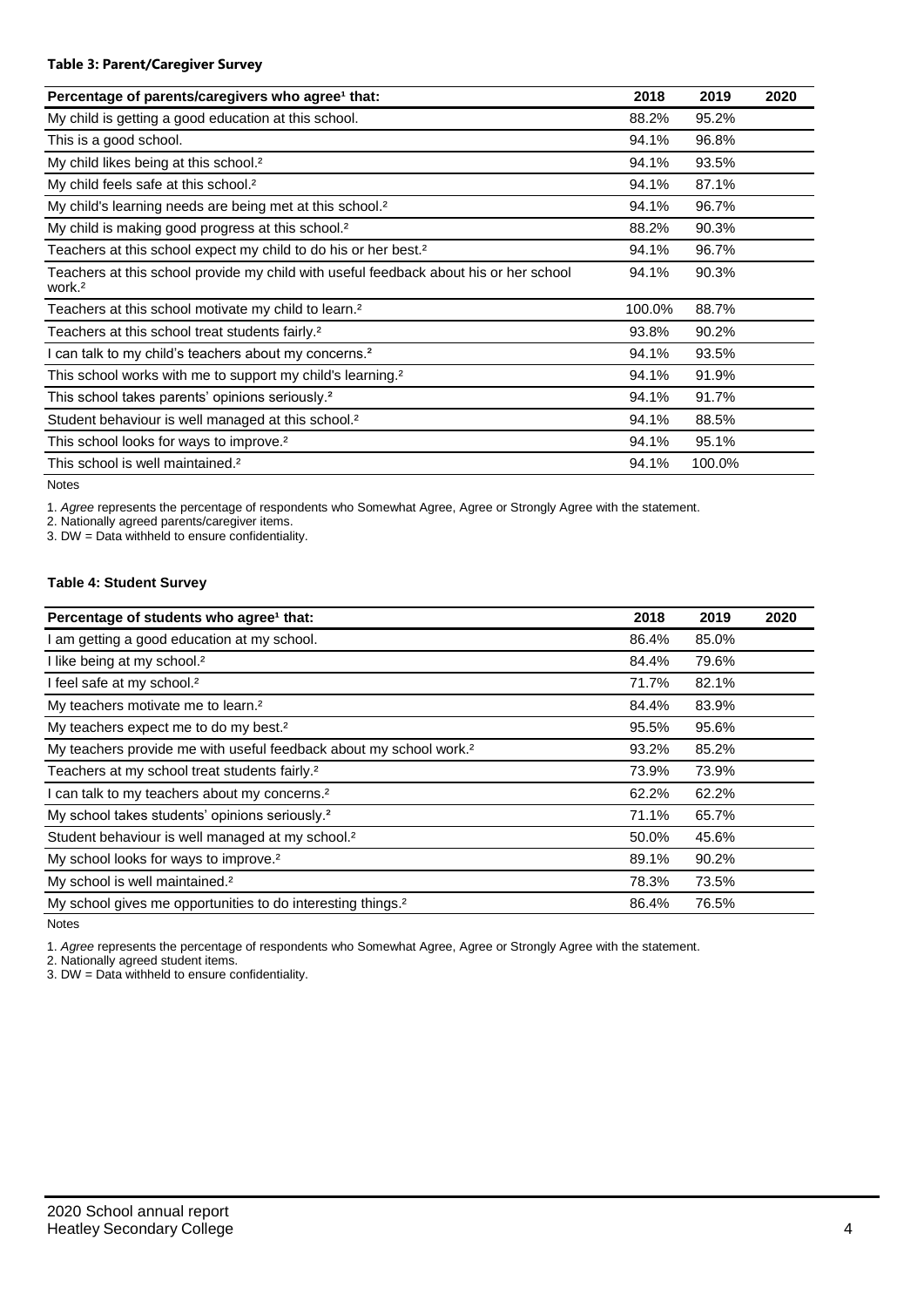#### **Table 5: Staff Survey**

| Percentage of staff who agree <sup>1</sup> that:                                                            | 2018  | 2019  | 2020 |
|-------------------------------------------------------------------------------------------------------------|-------|-------|------|
| I enjoy working at this school.                                                                             | 92.5% | 91.3% |      |
| I feel this school is a safe place in which to work.                                                        | 83.8% | 82.7% |      |
| receive useful feedback about my work at this school.                                                       | 91.3% | 80.6% |      |
| I feel confident embedding Aboriginal and Torres Strait Islander perspectives across the<br>learning areas. | 90.7% | 88.5% |      |
| Students are treated fairly at this school.                                                                 | 98.7% | 89.3% |      |
| Student behaviour is well managed at this school.                                                           | 84.4% | 63.1% |      |
| Staff are well supported at this school.                                                                    | 83.3% | 86.5% |      |
| This school takes staff opinions seriously.                                                                 | 84.8% | 77.2% |      |
| This school looks for ways to improve.                                                                      | 96.3% | 93.2% |      |
| This school is well maintained.                                                                             | 92.5% | 89.0% |      |
| This school gives me opportunities to do interesting things.                                                | 89.7% | 83.2% |      |

Notes

1. *Agree* represents the percentage of respondents who Somewhat Agree, Agree or Strongly Agree with the statement.

2. DW = Data withheld to ensure confidentiality.

#### **Description of how this school manages non-attendance**

Queensland state schools manage non-attendance in line with the Queensland Department of Education procedures: *[Managing Student Absences and Enforcing Enrolment and Attendance at State Schools](https://ppr.qed.qld.gov.au/pp/managing-student-absences-and-enforcing-enrolment-and-attendance-at-state-schools-procedure)*; and *[Roll Marking in State Schools,](https://ppr.qed.qld.gov.au/pp/roll-marking-in-state-schools-procedure)* which outline processes for managing and recording student attendance and absenteeism.

#### **School disciplinary absences**

#### **Table 6: Count of school disciplinary absences at this school**

| Type of school disciplinary absence | 2018 | 2019 | 2020 |
|-------------------------------------|------|------|------|
| <b>Short Suspension</b>             | 269  | 110  | 130  |
| Long Suspension                     | 19   | 23   | 36   |
| Exclusion                           | 10   | 16   | 29   |
| Cancellation                        |      |      | 5    |
| Total                               | 305  | 156  | 200  |

Notes

1. School disciplinary absence (SDA) data is a total of short suspensions (1–10 days), long suspensions (11–20 days), exclusions and cancellations. 2. The number of SDAs is not the number of students who received an SDA as one student may be suspended several times in a school year. Each time a student is suspended it is recorded as an additional SDA. The data does not reflect the outcomes of appeal decisions.

3. 2020 data was impacted by the COVID-19 health emergency. There were significantly fewer SDAs during the home-based learning period (the first five weeks of Term 2) compared to previous years.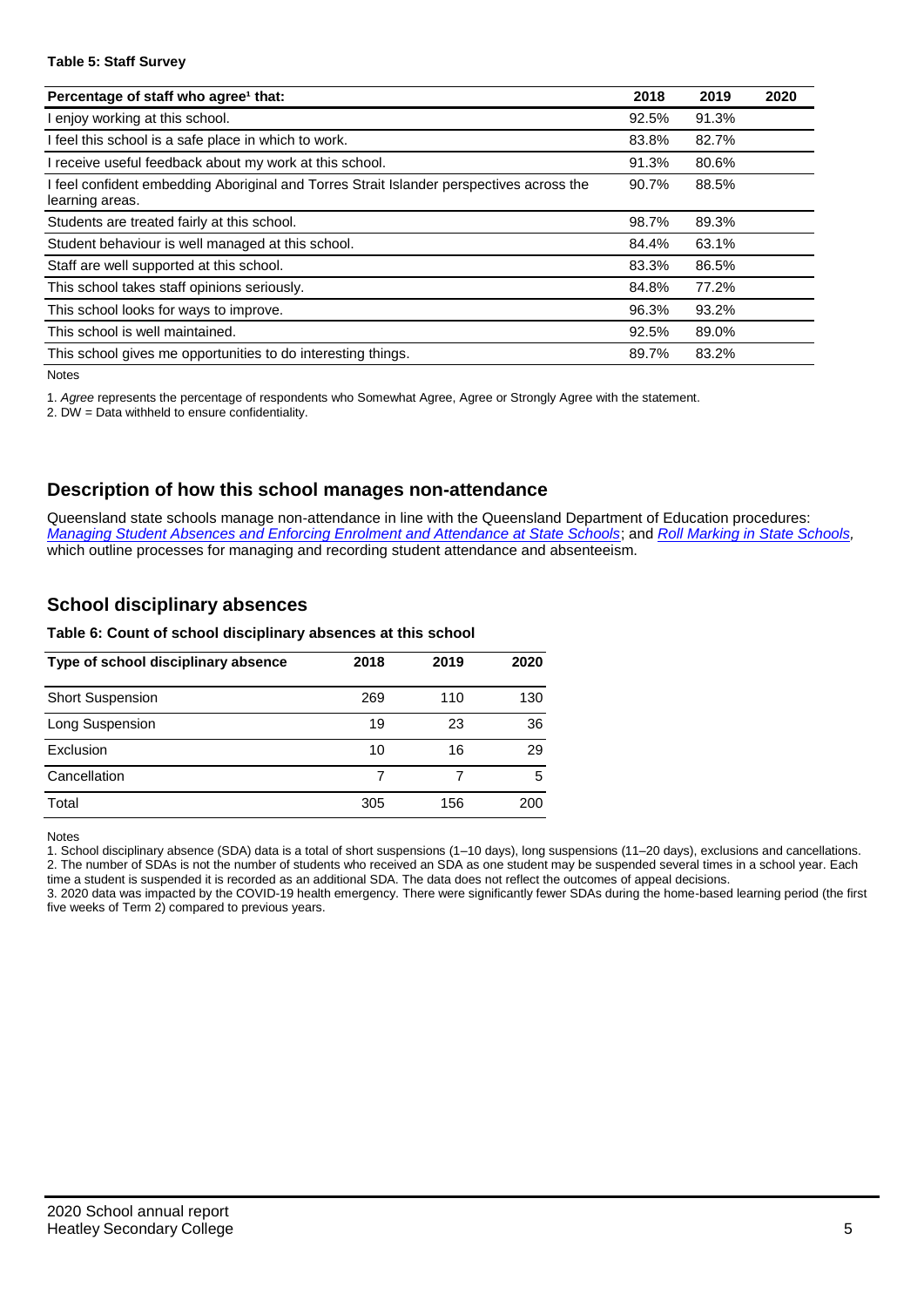## **School funding**

#### **School income broken down by funding source**

School income, reported by financial year accounting cycle using standardised national methodologies and broken down by funding source is available via the *[My School](http://www.myschool.edu.au/)* website.

#### *How to access our income details*

- 1. Click on the *My School* link [http://www.myschool.edu.au/.](http://www.myschool.edu.au/)
- 2. Enter the school name or suburb of the school you wish to search.

| Search by school name or suburb |  | School sector | <b>School type</b> | State |  |
|---------------------------------|--|---------------|--------------------|-------|--|
|                                 |  |               |                    |       |  |
|                                 |  |               |                    |       |  |

3. Click on *View School Profile* to access the school's profile.



4. Click on *Finances* and select the appropriate year to view school financial information.

| VAPLAN<br>School profile<br>the property of the property of the con- |  | Attendance<br>------ | Finances | VET in schools | Senior secondary | Schools map |
|----------------------------------------------------------------------|--|----------------------|----------|----------------|------------------|-------------|
|----------------------------------------------------------------------|--|----------------------|----------|----------------|------------------|-------------|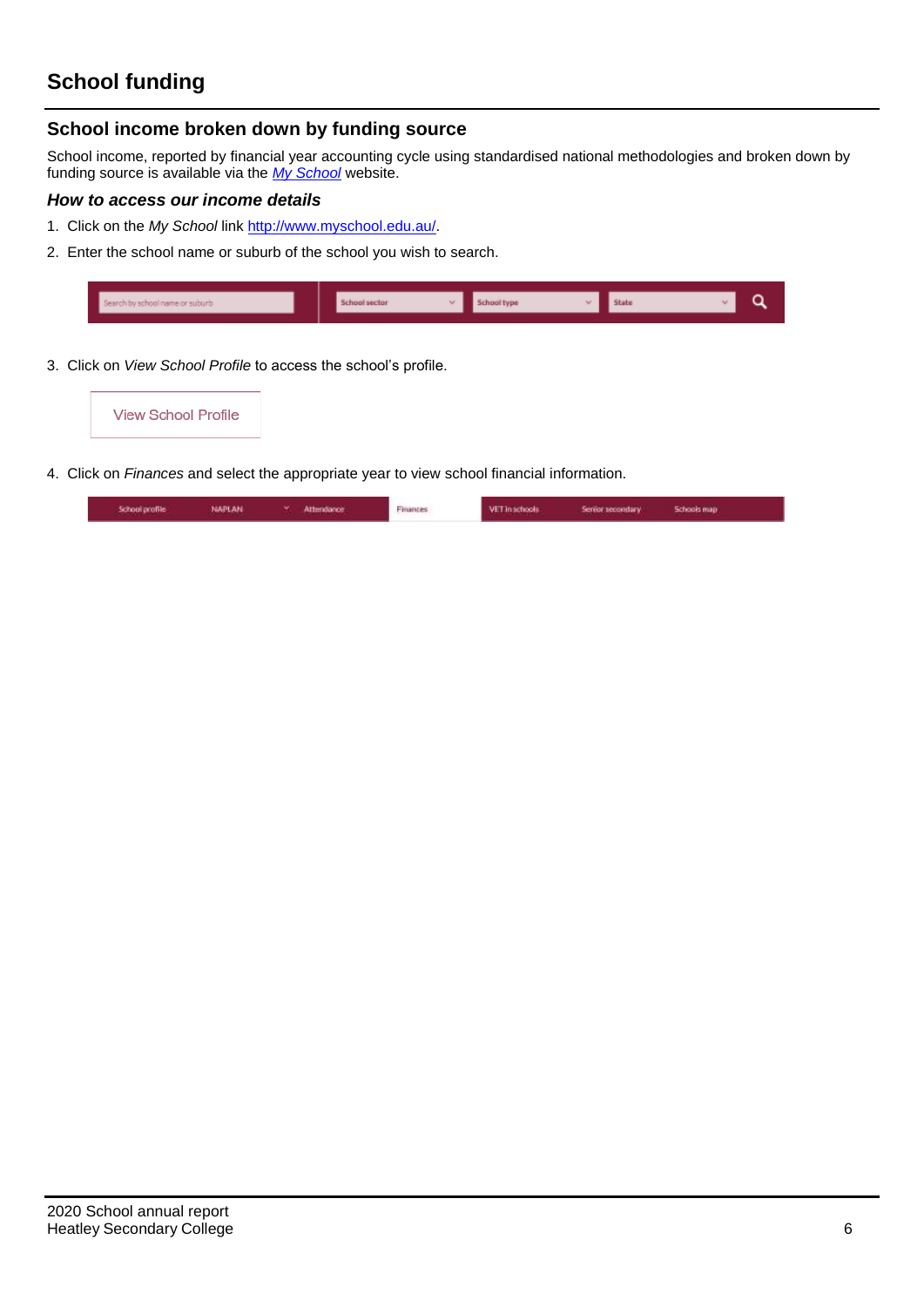## **Teacher standards and qualifications**

The *Teacher registration eligibility requirements: Policy* (p.1) states:

To be eligible for registration, a person must satisfy the Queensland College of Teachers (QCT) that they meet requirements regarding qualification and experience, or have otherwise met the requirements of the *Australian Professional Standards for Teachers* (APST). A person must also satisfy the QCT that they are suitable to teach and meet English language proficiency requirements. All these requirements are specified in the Act and the *Education (Queensland College of Teachers) Regulation 2005* (the Regulation).

The qualifications required for teacher registration are successful completion of either -

- (a) a four-year initial teacher education program including teacher education studies of at least one year (e.g. a Bachelor of Education, or a double Bachelor degree in Science and Teaching) or
- (b) a one-year graduate initial teacher education program following a degree (e.g. a one-year Graduate Diploma of Education (Secondary) after a three-year Bachelor degree) or
- (c) another course of teacher education that the QCT is reasonably satisfied is the equivalent of (a) or (b). These are considered on a case-by-case basis.

For more information, please refer to the following link:

• <https://www.qct.edu.au/registration/qualifications>

### **Workforce composition**

#### **Staff composition, including Indigenous staff**

#### **Table 7: Workforce composition for this school**

|                    |      | <b>Teaching staff</b> |      | Non-teaching staff |      |      | Indigenous staff |      |      |  |
|--------------------|------|-----------------------|------|--------------------|------|------|------------------|------|------|--|
| <b>Description</b> | 2018 | 2019                  | 2020 | 2018               | 2019 | 2020 | 2018             | 2019 | 2020 |  |
| Headcount          | 67   |                       |      |                    |      | 46   |                  |      |      |  |
| <b>FTF</b>         | 64   | 66                    | 66   | 33                 | 33   | 35   |                  |      | 6    |  |

Notes

1. Teaching staff includes school leaders.<br>2. Indigenous refers to Aboriginal and Tor

2. Indigenous refers to Aboriginal and Torres Strait Islander people of Australia.<br>3. FTE = full-time equivalent

 $FTE = full-time equivalent$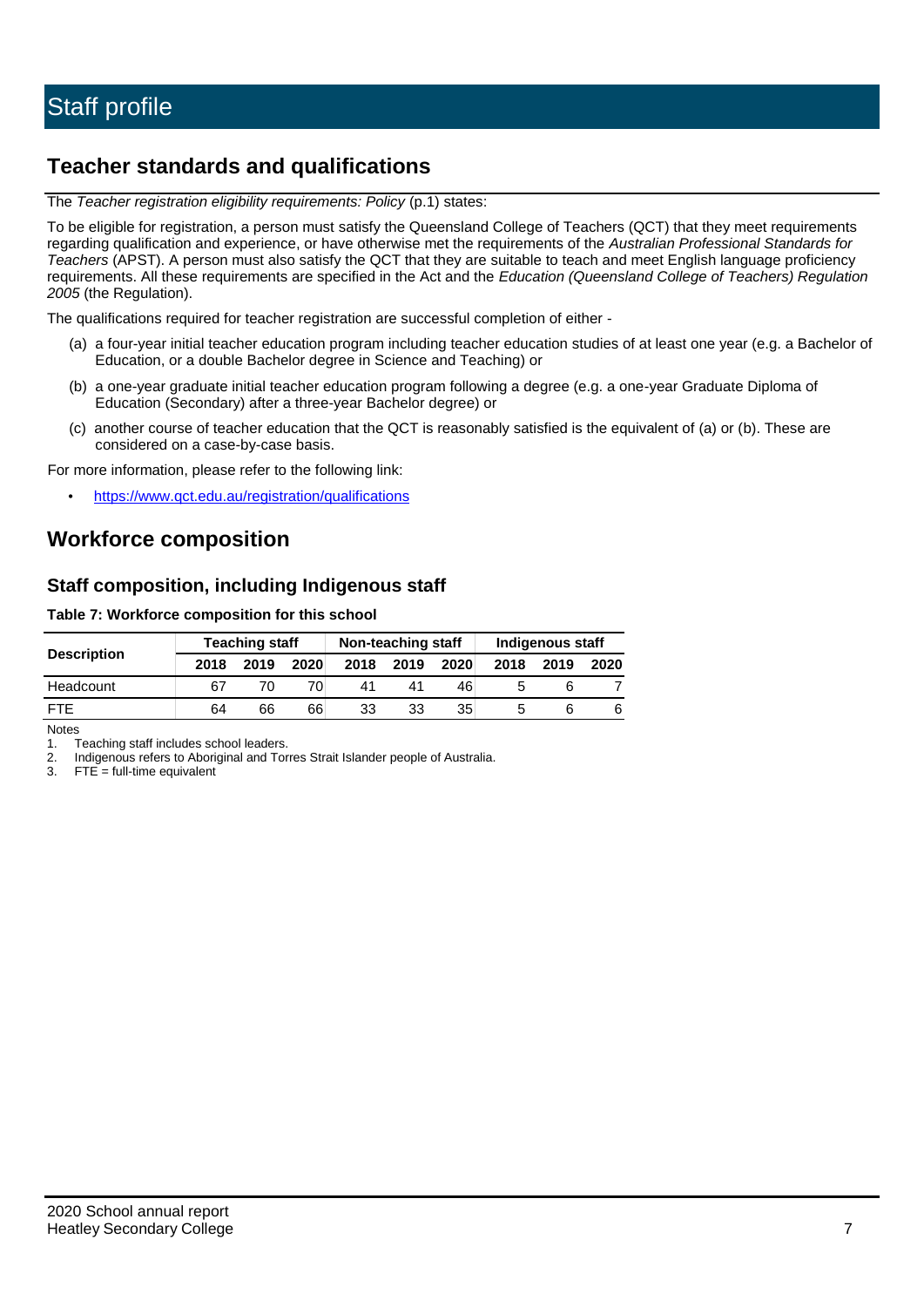### **Key student outcomes**

#### **Student attendance**

Tables 8–9 show attendance rates at this school as percentages. In 2020, the COVID-19 health emergency affected student attendance in Queensland Government schools. Comparisons between 2020 and previous years' attendance data should not be made.

#### **Table 8: Overall student attendance at this school**

| <b>Description</b>                                  | 2018 | 2019 | 2020 |
|-----------------------------------------------------|------|------|------|
| Overall attendance rate for students at this school | 84%  | 79%  | 80%  |

Notes<br>1. Th

The student attendance rate is based on Semester 1 each year and is generated by dividing the total of full-days and part-days that students attended, and comparing this to the total of all possible days for students to attend, expressed as a percentage.

2. Full-time students only.

#### **Table 9: Student attendance rates for each year level at this school**

| <b>Year Level</b> | 2018 | 2019 | 2020 |  |
|-------------------|------|------|------|--|
| Year 7            | 85%  | 83%  | 83%  |  |
| Year 8            | 84%  | 78%  | 81%  |  |
| Year 9            | 83%  | 79%  | 80%  |  |
| Year 10           | 85%  | 73%  | 80%  |  |
| Year 11           | 83%  | 82%  | 75%  |  |
| Year 12           | 84%  | 81%  | 81%  |  |

Notes

1. The student attendance rate is based on Semester 1 each year and is generated by dividing the total of full-days and part-days that students attended, and comparing this to the total of all possible days for students to attend, expressed as a percentage.

2. Full-time students only.<br>3. DW = Data withheld to

 $DW = Data$  withheld to ensure confidentiality

## **NAPLAN**

Our reading, writing, spelling, grammar and punctuation, and numeracy results for the Years 3, 5, 7 and 9 NAPLAN tests are available via the *[My School](http://www.myschool.edu.au/)* website.

#### *How to access our NAPLAN results*

- 1. Click on the *My School* link [http://www.myschool.edu.au/.](http://www.myschool.edu.au/)
- 2. Enter the school name or suburb of the school you wish to search.

|                                                                                                  | Search by school name or suburb |        |  | School sector |                 | <b>School type</b> |  | State            |                            |
|--------------------------------------------------------------------------------------------------|---------------------------------|--------|--|---------------|-----------------|--------------------|--|------------------|----------------------------|
| 3. Click on <i>View School Profile</i> of the appropriate school to access the school's profile. |                                 |        |  |               |                 |                    |  |                  | <b>View School Profile</b> |
| 4. Click on NAPLAN and select a year to view school NAPLAN information.                          |                                 |        |  |               |                 |                    |  |                  |                            |
|                                                                                                  | School profile                  | NAPLAN |  | Attendance:   | <b>Finances</b> | VET in schools:    |  | Senior secondary | Schools map                |

Notes

- 1. If you are unable to access the internet, please contact the school for a hard copy of the school's NAPLAN results.
- 2. The National Assessment Program Literacy and Numeracy [\(NAPLAN\)](http://www.nap.edu.au/naplan) is an annual assessment for students in Years 3, 5, 7 and 9.

2020 School annual report Heatley Secondary College 8 and 2008 and 2008 and 2008 and 2008 and 2008 and 2008 and 2008 and 2008 and 2008 and 2008 and 2008 and 2008 and 2008 and 2008 and 2008 and 2008 and 2008 and 2008 and 2008 and 2008 and 2008 and 2